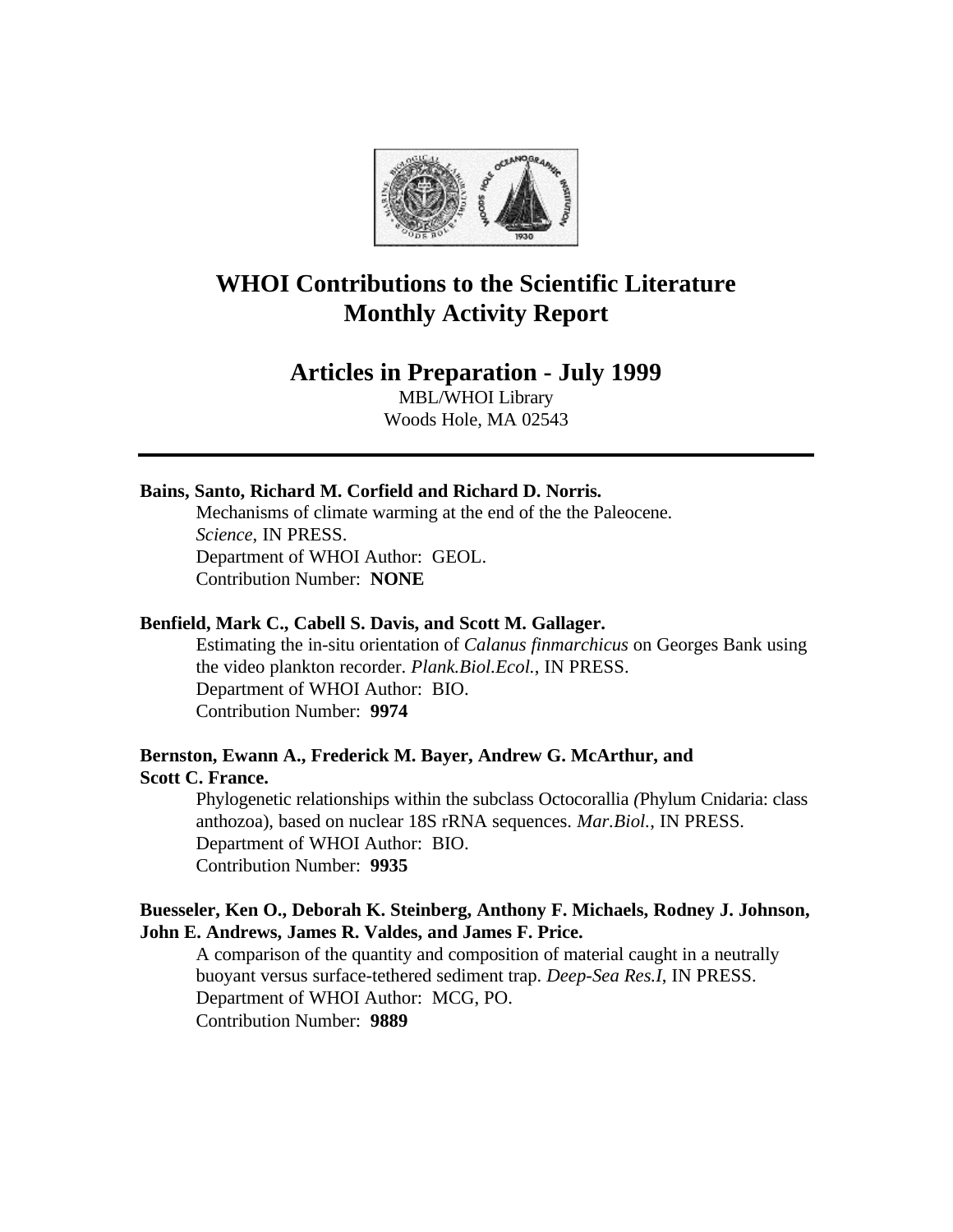#### **Cenedese,Claudia and J. A. Whitehead.**

Eddy-shedding from a boundary current around a cape over a sloping bottom. *J.Phys.Oceanogr.*, IN PRESS. Department of WHOI Author: PO. Contribution Number: **9987**

#### **Chang, Jubao and Raymond W. Schmitt.**

The impact of salt fingering on the thermohaline circulation under mixed boundary conditions. *J.Phys.Oceanogr.*, IN PRESS. Department of WHOI Author: PO. Contribution Number: **9971**

#### **Chu, Dezhang, Peter Wiebe, and Nancy Copley.**

Inference of material properties of zooplankton from acoustic and resistivity measurements. *ICES J.Mar.Sci.*, IN PRESS. Department of WHOI Author: AOPE. Contribution Number: **9988**

#### **Elder, Bob.**

A cruise with the ROV Jason. *INMARTECH '98 Conference*, IN PRESS. Department of WHOI Author: AOPE. Contribution Number: **9948**

#### **Erdner, Deana L. and Donald M. Anderson.**

Ferredoxin and flavodoxin as biochemical indicators of iron limitation during openocean enrichment. *Limnol.Oceanogr.*, IN PRESS. Department of WHOI Author: BIO. Contribution Number: **9901**

## **Ganeshram, Raja S., Stephen E. Calvert, Thomas F. Pedersen, and Gregory L. Cowie.**

Factors controlling the burial of organic-carbon in laminated and bioturbated sediments off NW Mexico: Implications to hydrocarbon preservation. *Geochim.Cosmochim.Acta*, IN PRESS. Department of WHOI Author: MCG. Contribution Number: **NONE**

#### **Gobat, Jason I. and Mark A. Grosenbaugh.**

The dynamics of shallow water oceanographic moorings: Experimental and numerical results. *Oceans '99*, IN PRESS. Department of WHOI Author: AOPE. Contribution Number: **9972**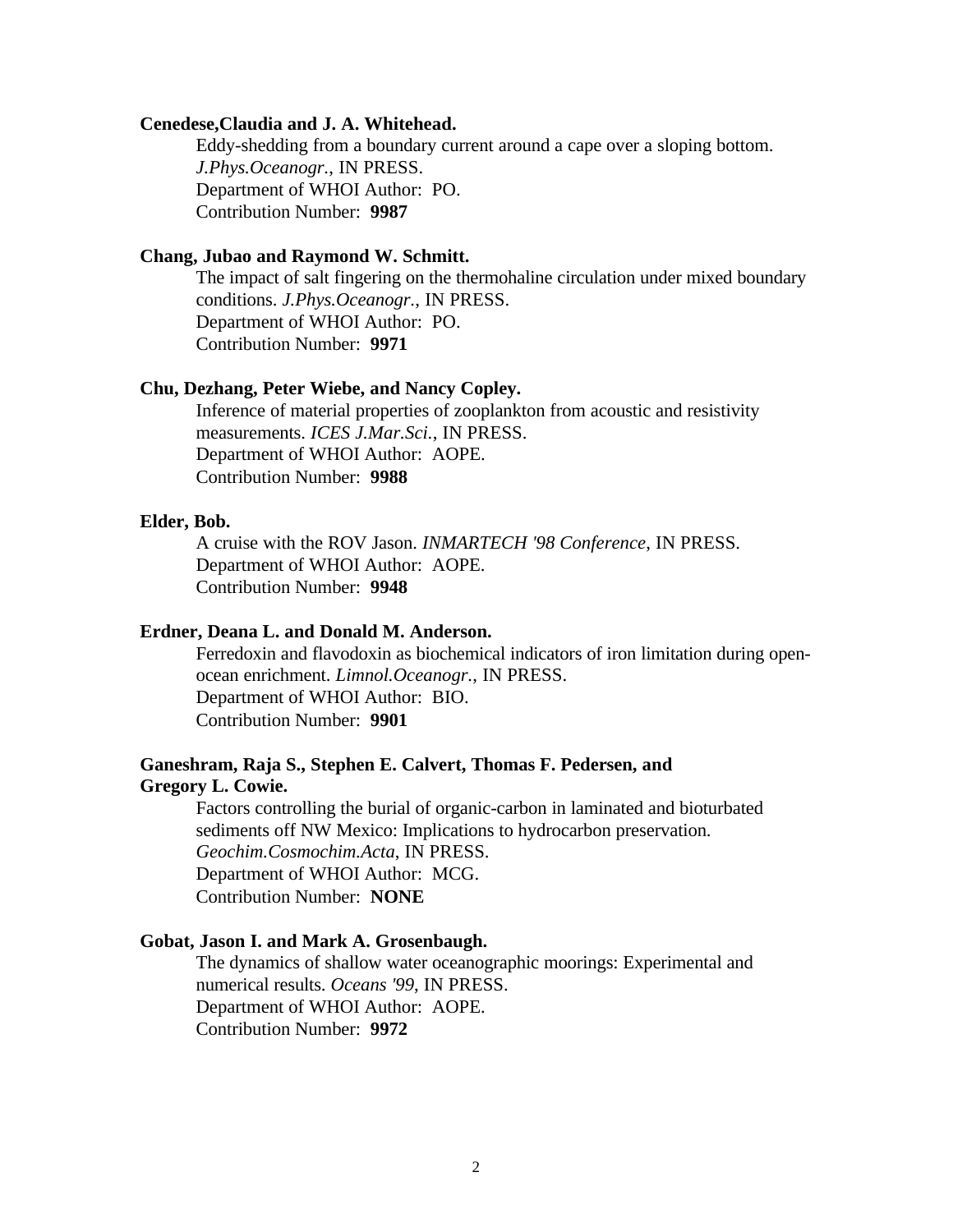## **Gregg, Tracy K. P., Danile J. Fornari, Michael R. Perfit, W. Ian Ridley, and Mark D. Kurz.**

Using submarine lava pillars to record mid-ocean ridge eruption dynamics. *Earth Planet.Sci.Lett.*, IN PRESS. Department of WHOI Author: GEOL., MCG. Contribution Number: **9977**

#### **Heppell, Selina S., Hal Caswell, and Larry B. Crowder.**

Elasticity patterns of age-based models: A comparative analysis using mammal life tables with implications for conservation of life history-types. *Ecology*, IN PRESS. Department of WHOI Author: BIO. Contribution Number: **9931**

#### **Hestermann, Eli V., John J. Stegeman, and Mark E. Hahn.**

Serum alters the uptake and relative potencies of halogenated aromatic hydrocarbons in a cell culture bioassay. *Toxicol.Sci.*, IN PRESS. Department of WHOI Author: BIO. Contribution Number: **9964**

## **Holfort, Jurgen, Michael Vanicek, and Gerold Siedler.**

What causes long-term temporal changes in the South Atlantic? *Geophys.Res.Lett.*, IN PRESS. Department of WHOI Author: PO. Contribution Number: **9966**

#### **Huang, Rui Xin, Mark A. Cane, Naomi Naik, and Paul Goodman.**

Global adjustment of the thermocline in response to deepwater formation. *Geophys.Res.Lett.*, IN PRESS. Department of WHOI Author: PO. Contribution Number: **9968**

#### **Huang, Rui Xin and Joseph Pedlosky.**

Climate variability of the equatorial thermocline inferred froma two-moving-layer model of the ventilated thermocline. *J.Phys.Oceanogr.*, IN PRESS. Department of WHOI Author: PO. Contribution Number: **9979**

#### **Jin, Di and Hauke Kite-Powell.**

Optimal fleet utilization and replacement. *Transp.Res.Part E*, IN PRESS. Department of WHOI Author: MPC. Contribution Number: **9960**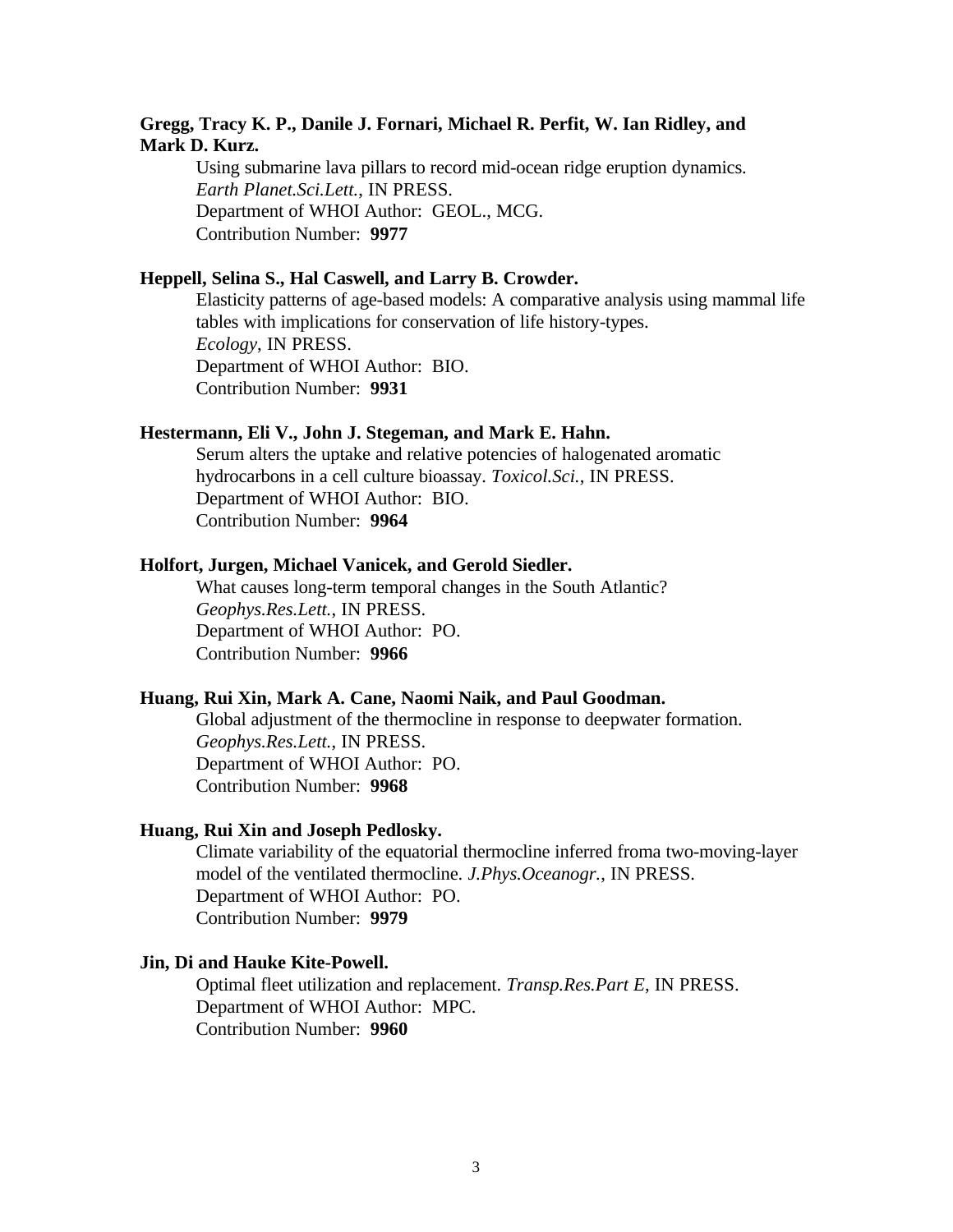#### **Karchner, Sibel I., Sean W. Kennedy, Suzanne Trudeau, and Mark E. Hahn.**

Towards a molecular understanding of species differences in dioxin sensitivity: Initial characterization of Ah receptor cDNAs in birds and an amphibian. *Mar.Environ.Res.*, IN PRESS. Department of WHOI Author: BIO. Contribution Number: **9939**

#### **Karchner, Sibel l., Wade H. Powell, and Mark E. Hahn.**

Identification and functional characterization of two divergent aryl hydrocarbon receptors in the teleost *Fundulus heteroclitus*. Evidence for a novel subfamily of ligand-binding bHLH-PAS factors. *J.Biol.Chem.*, IN PRESS. Department of WHOI Author: BIO. Contribution Number: **9985**

#### **Lentz, Steven, Matthew Carr, and T. H. Herbers.**

Barotropic tides on the North Carolina shelf. *J.Geophys.Res.*, IN PRESS. Department of WHOI Author: PO. Contribution Number: **9967**

#### **Mann, K. K., R. A. Matulka, M. E. Hahn, A. F. Trombino, B. P. Lawrence, N. I. Kerkvliet, and D. H. Sherr.**

The role of polycyclic aromatic hydrocarbon metabolism in dimethylbenz[a]anthracene-induce pre-B lymphocyte apoptosis. *Toxicol.Appl.Pharmacol.*, IN PRESS. Department of WHOI Author: BIO. Contribution Number: **9913**

#### **Miksis, Jennifer L., Matthew D. Grund, and Douglas P. Nowacek.**

Acoustic detection and measurement of heart rate. *Mar.Mamm.Sci.*, IN PRESS. Department of WHOI Author: BIO. Contribution Number: **9917**

#### **Neubert, Michael G. and Hal Caswell.**

Density-dependent vital rates and their population dynamic consequences. *Bull.Math.Biol.*, IN PRESS. Department of WHOI Author: BIO. Contribution Number: **9907**

#### **Olson, R. J., H. M. Sosik, and A. M. Chekalyuk.**

Photosynthetic characteristics of marine phytoplankton from pump-during-probe fluorometry of individual cells at sea. *Cytometry*, IN PRESS. Department of WHOI Author: BIO. Contribution Number: **9926**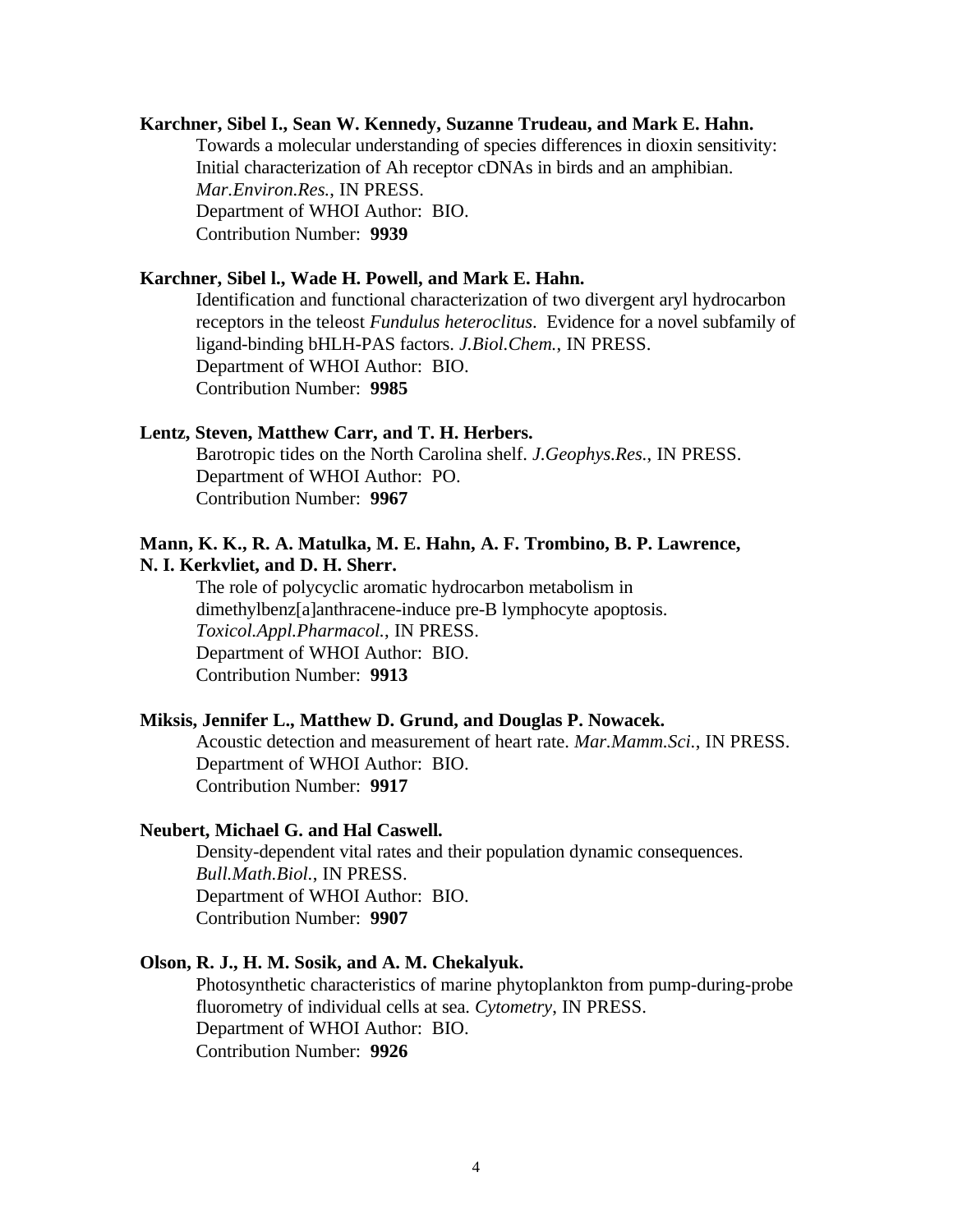#### **Pickart, Robert S.**

Bottom boundary layer structure and detachment in the shelfbreak jet of the Middle Atlantic Bight. *J.Phys.Oceanogr.*, IN PRESS. Department of WHOI Author: PO. Contribution Number: **9965**

## **Powell, Wade H. and Mark E. Hahn.**

The evolution of aryl hydrocarbon signaling proteins: Diversity of ARNT isoforms among fish species. *Mar.Environ.Res.*, IN PRESS. Department of WHOI Author: BIO. Contribution Number: **9938**

#### **Schander, Christoffer and Per Sundberg.**

Useful characters in gastropod phylogeny-soft information or hard facts? *Syst.Biol.*, IN PRESS. Department of WHOI Author: BIO. Contribution Number: **9946**

#### **Schander, Christoffer, Jacobus J. van Aartsen, and James X. Corgan.**

Families and genera of the Pyramidelloidea (mollusca: gasropoda). *Boll.Malacol.*, IN PRESS. Department of WHOI Author: BIO. Contribution Number: **9986**

#### **Schlezinger, Jennifer J. and John J. Stegeman.**

Induction cytochrome P450 1A in the American eel by model halogenated and non-halogenated aryl hydrocarbon receptor agonists. *Aquat.Toxicol.*, IN PRESS. Department of WHOI Author: BIO. Contribution Number: **9981**

#### **Schlezinger, Jennifer J., Jennifer Jackson, and John J. Stegeman.**

3,3',4,4'-Tetrachlorobiphenyl oxidation in fish, bird and reptile species: Relationship to cytochrome P450 1A inactivation and reactive oxygen production. *Comp.Biochem.Physiol.*, IN PRESS. Department of WHOI Author: BIO. Contribution Number: **9954**

### **Schlezinger, Jennifer J., William D. J. Struntz, and John J. Stegeman.**

Oxidative inactivation of cytochrome P450 1A and production of reactive oxygen stimulated by halogenated aryl hydrocarbon receptor agonists. *Biochem.Pharmacol.*, IN PRESS. Department of WHOI Author: BIO. Contribution Number: **9955**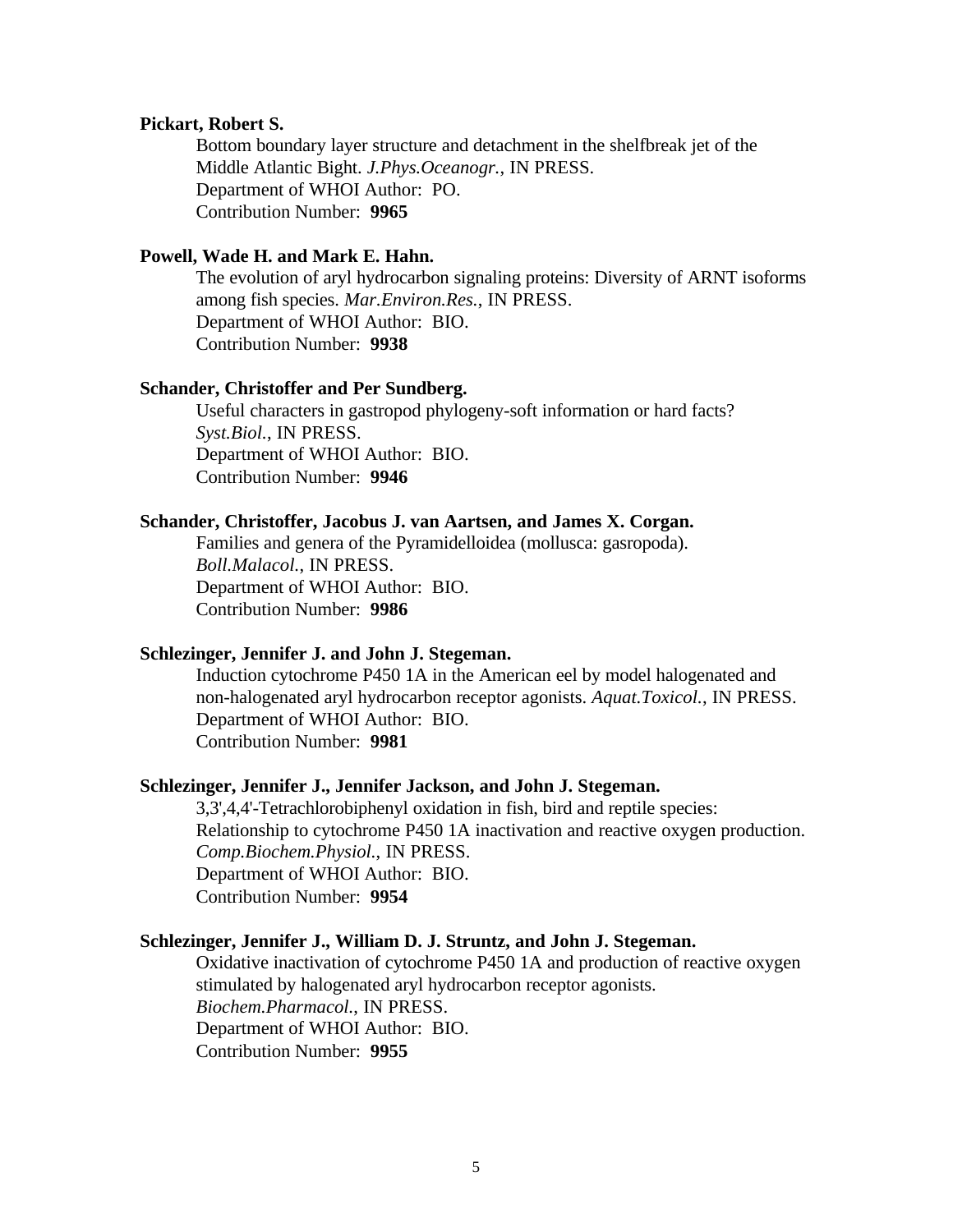#### **Smith, Woollcott, Andrew Solow, and Clara Chu.**

An index of the contribution of spatial heterogeneity to the species accumulation curve. *Ecology*, IN PRESS. Department of WHOI Author: MPC. Contribution Number: **9959**

#### **Solow, Andrew R. and Woolcott K. Smith.**

Testing for a mass extinction event without selecting taxa. *Paleobiology*, IN PRESS. Department of WHOI Author: BIO. Contribution Number: **9975**

#### **Sosik, Heidi M.**

Storage of marine particulate samples for light abosorption measurements. *Limnol.Oceanogr.*, IN PRESS. Department of WHOI Author: BIO. Contribution Number: **9877**

## **Stokey, R., T. Austin, C. von Alt, M. Purcell, R. Goldsborough, N. Forrester, and B. Allen.**

AUV bloopers or why Murphy must have been an optimist: A practical look at achieving mission level reliability in an autonomous underwater vehicle. *11th International Symposium on Unmanned, Untethered Submersible Technology (UUST '99)*, IN PRESS. Department of WHOI Author: AOPE. Contribution Number: **9970**

## **Yoerger, Dana R., Albert M. Bradley, Marie-Helene Cormier, William B. F. Ryan, and Barrie Walden.**

High resolution mapping of a fast spreading mid ocean ridge with the autonomous benthic explorer.

In: *11th International Symposium on Unmanned Untethered Submersible Technology (UUST99), Durham, NH, August 22-25, 1999*, IN PRESS. Department of WHOI Author: AOPE. Contribution Number: **9980**

### **Yoerger, Dana R. and John R. Delaney.**

Fine-scale three dimensional mapping of a deep-sea hydrothermal vent site using the Jason ROV system. In: *International Conference on Field and Service Robotics (FSR '99), August '99*, IN PRESS. Department of WHOI Author: AOPE. Contribution Number: **9983**